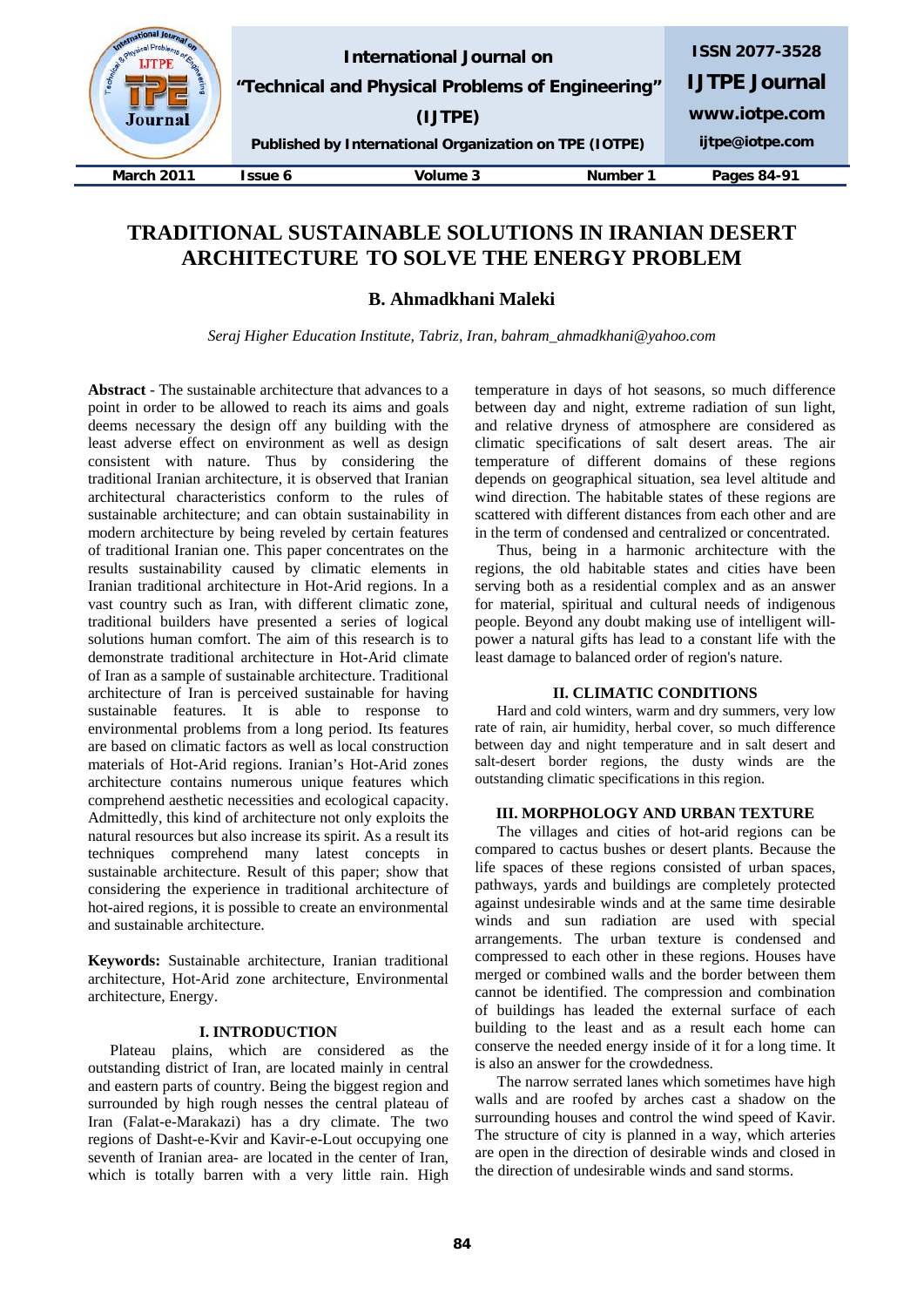Urban texture is harmonised with conditions of life and natural factors and uses these factors in the very unsuitable climate of this city. The important aspects of in urban texture are as follows:

- Very dense texture (Figure 1).
- Urban spaces are completely surrounded.
- Narrow, irregular and sometimes covered Alleys.
- Buildings are connected together.
- Buildings shaped by sun and wind direction.



Figure 1. Yazd urban texture

This city is very similar to a cactus in the desert; it has a very hard skin and is completely closed. Consequently people run their lives inside this skin. All the spaces are well protected against dusty winds and they are shaped to use cool wind in the summer and sun in winter. The urban texture is dense and alleys with tall walls and zigzag form in plan do not let the wind blow easily. Some of the alleys are just wide enough for two people to pass so as to produce more shading.

#### **A. Very Dense Texture**

As you can see in the accompanying photos, Yazd has connected buildings and covered bazaars. So that in a total overview you can see it as a single roof with holes (courtyards), and some alleys cut in this roof. Monochrome color and the same material insure this feeling. This worked as a protection against both natural harsh and enemies who attacked the city in days gone by.

### **B. Urban Spaces Are Completely Surrounded**

All the public and private spaces are surrounded with tall walls and they have internal courtyards to decrease the effect of hot and sandy winds.

#### C. Narrow, Irregular and Some Covered Alleys

To provide shade and protect from hot sun and dusty winds, the alleys are not straight with tall walls and roofs in some parts.

#### **D. Buildings Are Connected Together**

To achieve minimum absorption of solar energy by outdoor walls all the buildings about each other.

### E. Buildings Are Shaped by Sun and Wind Direction

The main axis of all court yards is toward south-west. With this order they use the winter sun fully on two sides of the courtyard and they use the wind.

### **IV. BUILDING ELEMENTS IN HOT-ARID REGION**

### A. Introversion (Darungharaei) and Court Yard

Being considered as the focal point, court yard is a social space with an environmental function. The lengthened and narrow form of this court yard, casts enough and needed shadow for this space during summer days. Commonly there is a Godal Baghcheh or below ground court yard, with different kinds of flowers and trees and also a shallow pond or to produce fresh and cool place for inhabitants. Net counting the beauty it provides, by shading and increasing relative humidity it helps the comfort condition of yard and is one of the major elements of natural cooling system of the house. All openings and room entrances ends are the connecting space between all parts of house. On the one hand as the heat capacity of air is very low the court yard very soon adapts the temperature of surrounding environment (Figure 2).



Figure 2. A house in Yazd

### **B.** Roof

The domes, which were used as covering roof for mosques, water reservoirs and Bazar (shopping center), are another type of roof in hot and dry regions. In addition to structured reasons, the dome shape roofing of buildings in this region has some thermo-physical reasons as well. Due to having convex and unbalanced surface the impact angle of sunbeam on dome and arched roof is different from one point to an-other, and a part of it always remains in shade during morning and afternoon times, for this reason the curved shape is suitable for releasing and emitting sunbeams and waves during night and it helps to the night cooling. If the flat roofs are used in hot and dry regions it is usually paved with square shape bricks called paved bricks. These bricks receive the most radiations of sun. Early morning it starts to increase and late afternoon it decreases gradually. This action causes the change in sun radiation intensity and radiation angle (Figure 3).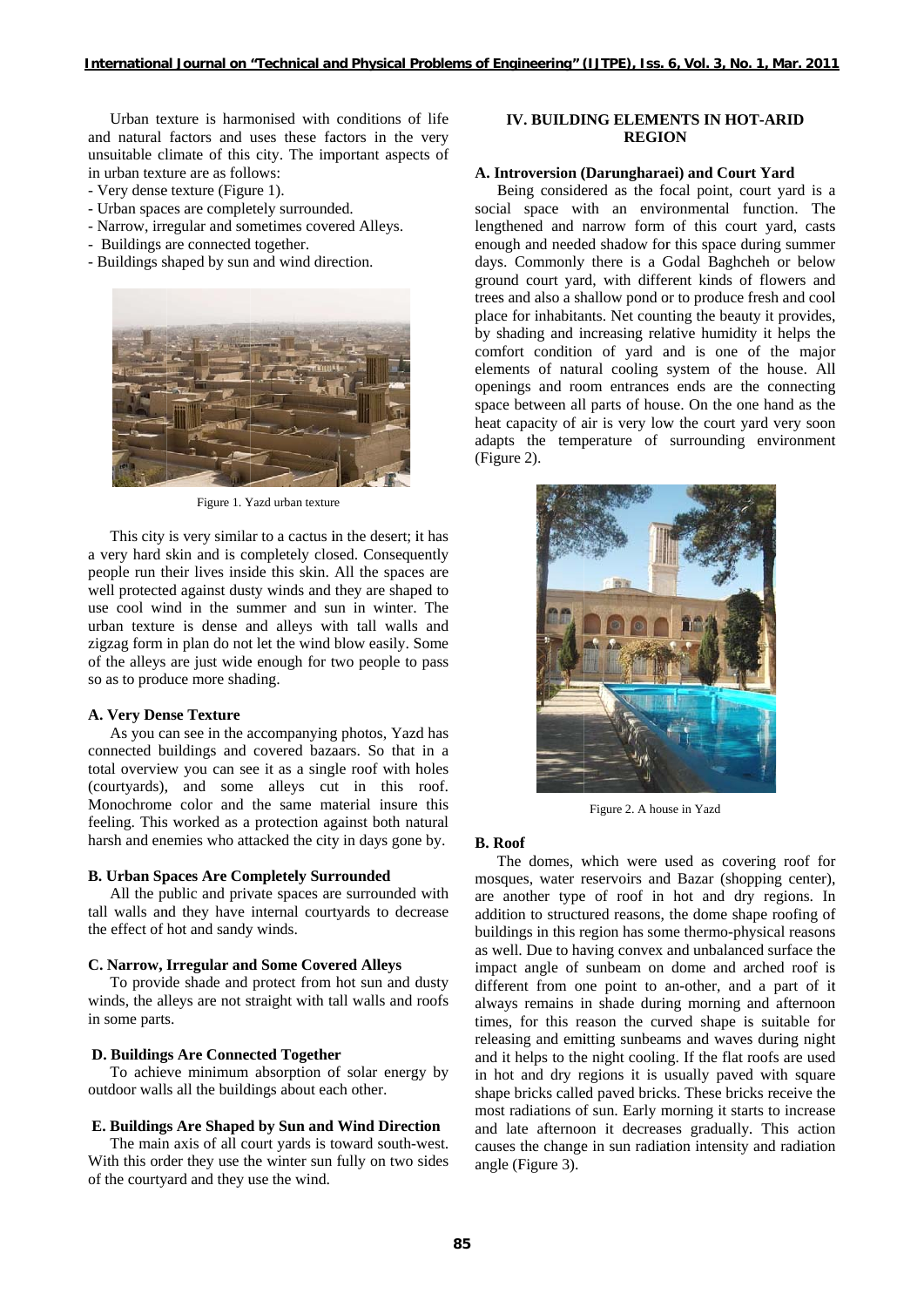

Figure 3. The domes roof

### C. Wall

Being considered as an important element in regional house of hot and dry climate, the huge walls have approximately thickness of about one meter. These walls lose the heat through transferring and radiation during night and its temperature remains in low and average degree during the day, thus, it provides enough comfort for residents.

#### D. Windows

Generally in hot and dry regions windows are small and are located in the upper parts of walls just near the ceiling. Although external walls do not have so many windows there are so many of them on the yard facing internal walls. Passing ventilation is done by these windows. Wind catcher also helps to the internal ventilation (Figure 4).



Figure 4. Hot-dry regions house windows

#### E. Wind-catcher

By the help of experience, the people living in these regions have noticed that the intolerable hotness of desert regions is because of land reflection, which excessively makes some maters of hot and brand air in the lower thin layer of land for this reason they have improvised a high air vent with at most 8 wings, for their houses, which is called Badgir or wind- catcher (Figure 5).



Figure 5. A wind-catcher

Wind catcher is one of the other elements of hot and dry architecture which is used for cooling and ventilation of internal spaces. Wind-catcher is as constant complex which acts both by sucking and pulling. The basis of action is that wind blowing is used to suck the cold air to the inside of building and the reaction of it is used for sending out the hot and pollutant air from inside the building. Once the wind come in contact with walls of internal wings of wind-catcher inevitably it descends and enters the building space, on the other hand the holes or vents of wind-catcher on the opposite side of wind blowing to the sucking and give the hot and pollutant air of building to the wind (Figure 6).



Figure 6. Abanbar wind catcher

#### **F.** Material

The common material for constructing huge wall in hot and dry regions includes mud, mudbrick, stone, brick, and wood. The thermo-physical mortar. lime specifications of these materials are the important factors in hot and dry regions. These materials have thermal resistance, high heat capacity and they absorb the sun radiation by their external surfaces. The microscopic and many pores of the mentioned material, which are filled with air, change them to a material similar to thermal insulator (Figure 7).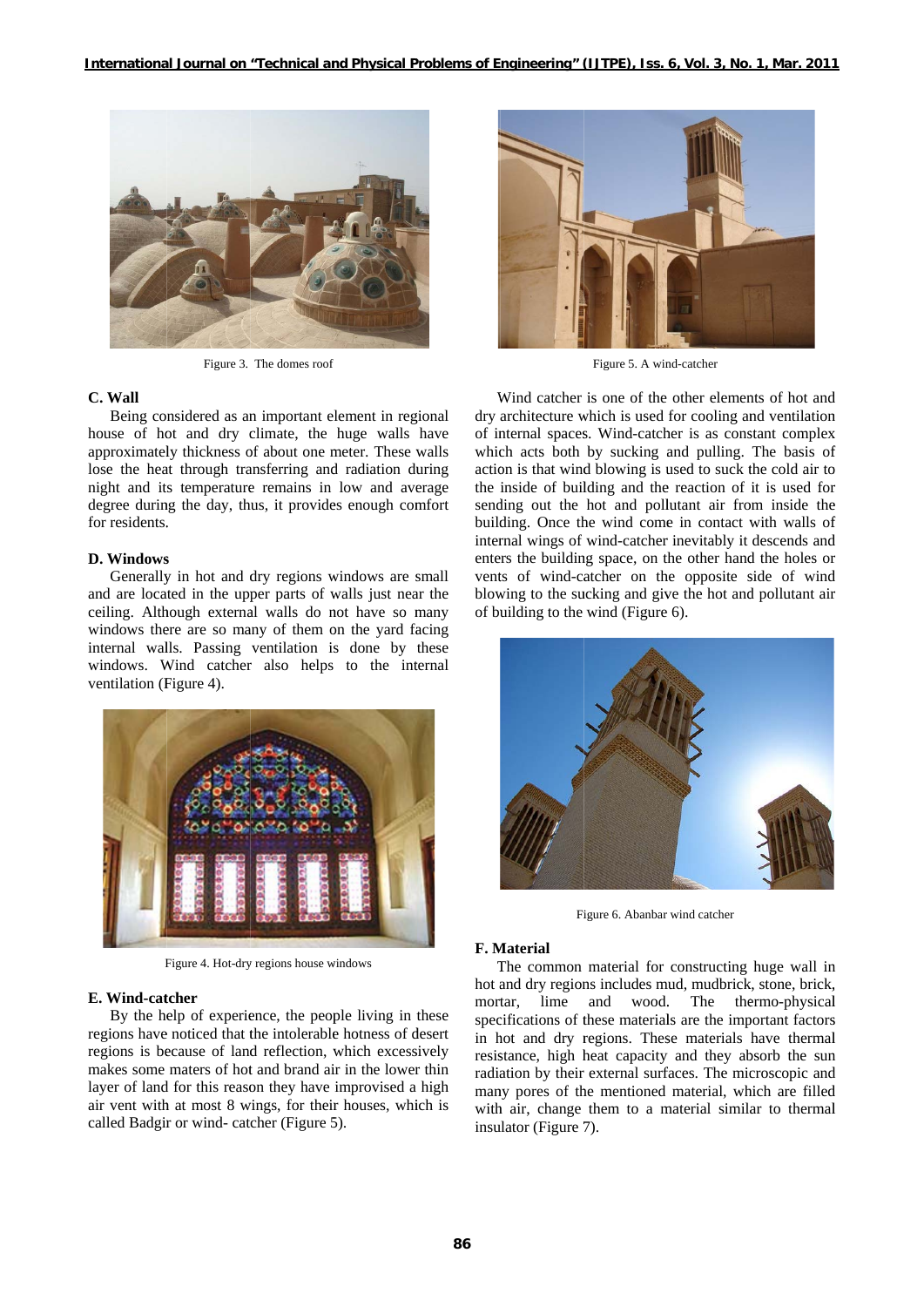

Figure 7. Material in desert architecture

#### **G. Godal Baghcheh in House Yard**

The depth of the yards was more than the normal to have access to Qanat water or subterranean canal of water, which was passing underground of yard, to water garden and below ground court yard. These yards were called Godal Baghcheh or Padiav. By having a cover full of plants and trees and naturally because of evaporation and sudation they are acting as a cool and fresh air generator for the upper yard spaces. The floor of the yard was paved with square bricks called paved bricks, which water and broom were used to clean them and it caused the yard space to become cool.

When a building is constructed without any excavation, the contact surface of it with earth would be equal to its area but once the excavation is done the contact size would be increase. In hot and dry regions to decrease the heat exchange of building with outside air and to provide low-expense and natural cooling and heating, the buildings are constructed in a pile of soil as much as possible (Figure 8).



Figure 8. Godal Baghcheh

### **H. Planting**

In desert regions the rate of planting depends on water amount and way of accessing to it. In hot and dry region the herbal space lots of effects on the small surrounding regions for the following reasons:

1. Decrease of direct radiation of sunbeams and yard space.

2. Shading on ceiling, walls, windows, and yard space.

3. Decrease of dust in the surrounding environment of building.

4. Decrease of undesirable wind speed in building surroundings.

5. Concentration of wind blow and increase of its speed in a desired direction.

6. Increase of humidity in dry regions.

7. Decrease of temperature in building surroundings.

In most of the houses of hot-arid regions of Iran, wind catcher has a direct connection to parch and this space is used for diversity of functions from morning to noon and inhabitants use the underground in the afternoon and roofs at night, which have colder weather, for sleeping. In fact, this act of changing daily space is called localregional correspondence. It should be said that there is a yearly space in the houses at court yard and for this reason the north part is called winter portion and the south is summer portion. The inhabitants of the house move to northern part in winter and accordingly to the southern part in summer to adapt themselves to regional conditions. Mostly, the height of summer portion is more in these houses thus; the hot weather as ends up and the cooler one replaces it in the lower surfaces. For better air ventilation, wind-catchers and air vents are mostly located in the southern part of building (Figure 9).



Figure 9. Planting in Yazd houses

### **V. OTHER SUSTAINABLE TRADITIONAL ELEMENTS**

# **A. Qanats**

The most important problem in the desert, as we all know, is water. So they had to find a way to bring water to the city, without any kind of modern technology or pumping system. A passive system "Qanat" is used there. A mother-well was dug in a place far from the city where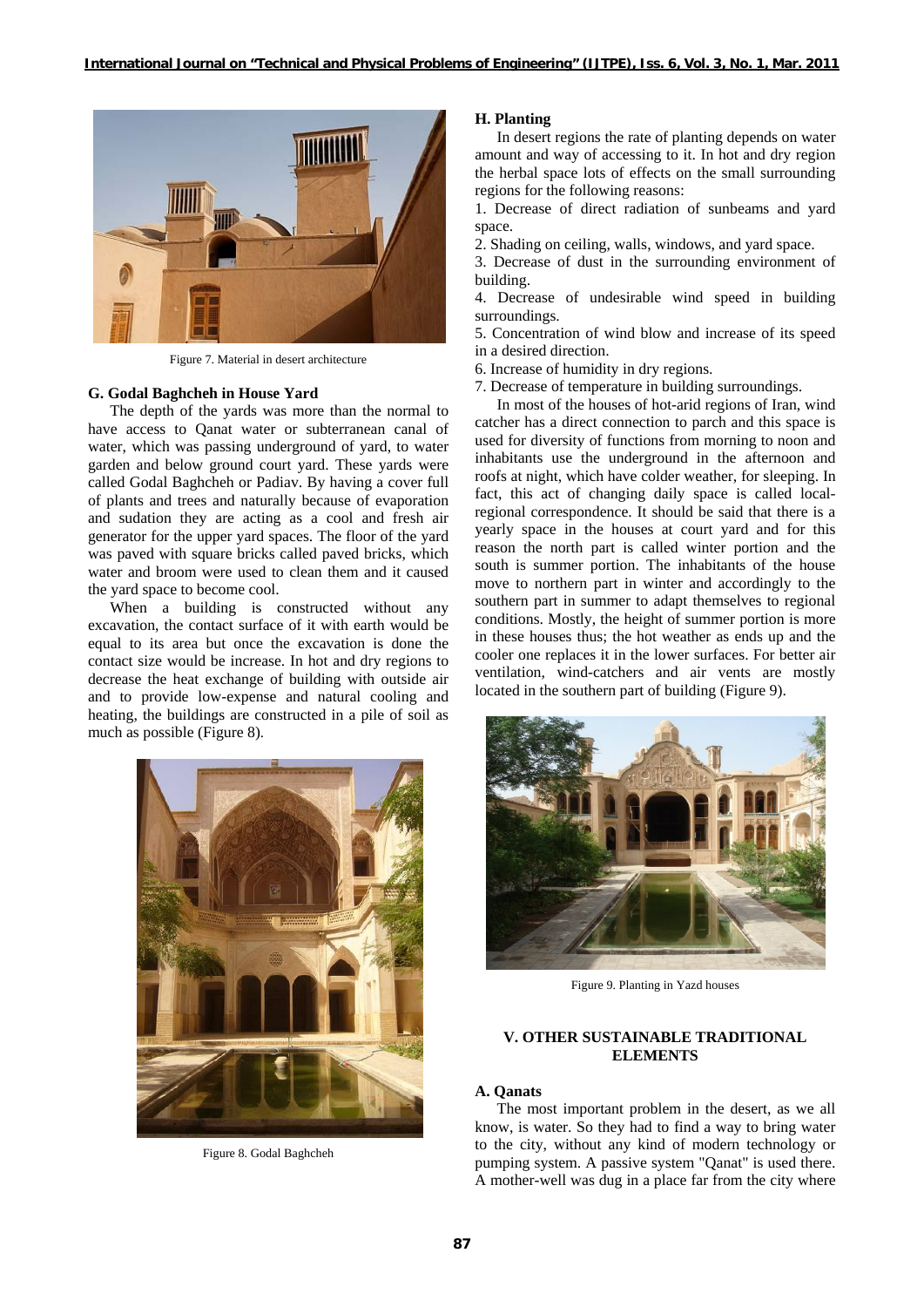they could reach to the water table maybe 100 meters underground, they dug other wells to direct water toward the city, with minimum possible gradient. Using the slope of the earth they could bring water close to the surface in the city. It can be seen more clearly in the figure below (Figure 10).



Figure 10. Qanat's system

Due to the shortage of water in the central provinces of Iran, there are thousands of water wells connected together by Oanats. At the present time, although the Oanats have been replaced by the modern deep wells, the agricultural lands of many Iranian cities in the central part of Iran such as Yazd, Kerman, Naein, Kashan, Shiraz, and Isfahan are still benefited from the Oanats. In Yazd, some parts of the city are located on several Qanats and their branches which have provided the lower agricultural farms with an adequate water supply system. It should be noted that these urban facilities are the main water resource for irrigation of the agricultural lands of the city and neighboring areas. Many residential buildings, schools, bazaars, and mosques have also been connected to the network of Qanats by gutters, grooves, rivulets, and ponds. In some cases, people also used to take advantages of the water of Qanats for their personal use such as drinking, cleaning and irrigating their small gardens.

#### **B.** Abanbar

An Abanbar is a traditional reservoir of drinking water in Persian antiquity. The Persian phrase literally translates as "water reserve". The architectural elements making up an Abanbar are presented in this article. To withstand the pressure the water exerts on the containers of the storage tank, the storage itself was built below ground level. One important aspect to consider here is their resistance to earthquakes. Many cities in Iran lie in a region that has been struck with massive earthquakes. However, since almost all Abanbars are subterranean structures capped barely above ground level, they inherently possess stable structures (Figure 11).

The construction material used for Abanbars were very tough and extensively used a special mortar called Sarooj made of sand, clay, egg whites, lime, goat hair, and ash in specific proportions, depending on location and climate of the city. This mixture was thought to be completely water impenetrable. The walls of the storage were often 2 meters thick, and special bricks had to be used. These bricks were especially baked for Abanbars and were called Ajor Abanbari. The bottom of the storage tanks were often filled with heavy metals for various structural reasons.



Figure 11. Section from Abanbar

In order to access the water, one would go through the entrance (Sardar) which would always be open, traverse a stairway and reach the bottom where there would be faucets to access the water in the storage. Next to the faucet would be a built-in seat or platform, a water drain for disposing water from the faucet, and ventilation shafts. Depending on where the faucets would be, the water would be colder or warmer. Some storage would have multiple faucets located at intervals along the stairway. Thus nobody had access to the body of water itself, hence minimizing possible contamination. The storage is completely isolated from the outside except for ventilation shafts or wind catchers. To further minimize contamination, the storage tank's interior was scattered with a salty compound that would form a surface on top of the water. The storage tank would then be monitored vear round to ensure that the surface had not been disturbed. The water of course would be drawn from the bottom using the Pasheer (Figure 12).



Figure 12. Six wind-catcher Abanbar in Yazd

#### C. Sabaat

The Sabaats are the linked arches between two walls of an alley which make the hot temperature of the city more tolerable. One of the main intentions behind the construction of Sabaats has also been the creation of a bracing system for the linked structures. These structures have also enriched the sense of neighborhood among the citizens. In fact, these linked arches have been multifunctional structures. Particularly over the long days of the hot summer of Yazd, these structures together with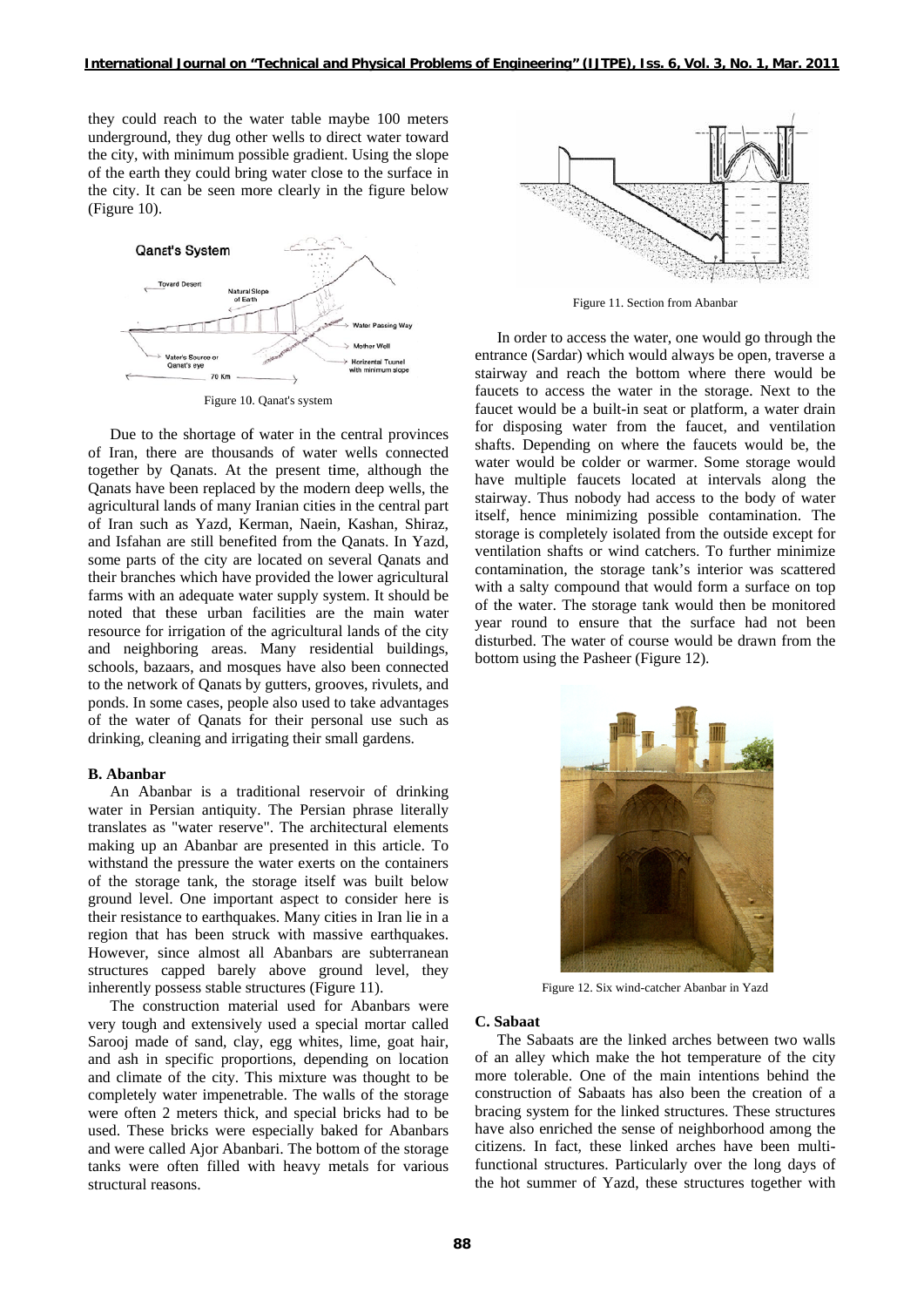narrow alleys and tall walls of residential buildings widely create shade and prevent sunlight falling directly on inhabitants who walk through the alleys and also protect them from the cold wind in the winter. In some cases they also function as single rooms over the narrow alleys (Figure 13).



Figure 13. Sabaat

#### **D. Yakhchal**

A Yakhchal is an old natural refrigerator. This structure in form of half-sunken dome was used most of the time to store ice, but also sometimes to store food. In Iran the Persian engineers controlled already the technique allowing storing ice in full summer in the desert. The ice was brought surrounding mountains during the winter and was then stored in especially designed an Yakhchal, w was a buried big space (up to 5000 m<sup>3</sup>) which had thick walls of at least two meters at the base, made with a special mortar called Sarooj, composed of sand, clay, of egg white, lime, hairs of goat and ashes in specific proportions and which was resistant to the transfers of heat. The Iranians also think that the mixture was completely impermeable. nd naturally which means " cooled ref "storage of ic frigerators, c ce". This stru called ucture

This space was often connected to a Qanat and had also often a Badgir (turn with wind) which could easily refresh the temperatures during the days of summer. The stored ice was then used to manufacture coolings for the royal court. These structures were built and used especially in Iran. Among those which remain today, many which is those were built hundreds of years ago (Figure 14).



Figure 14. A Yakhchal (Ice-maker)

### **VI. A TIMELESS WAY OF SUSTAINABLE BUILDI ING**

Sustainability in any urban development is nondamaging to the environment and which contributes to the city's ability to sustain its social and economic structures. According to a accepted definition of sustainable development that is taken from the Brunt land report2, the objectives for an agenda of urban design in a regime of sustainable development would emphasize conservation of both the natural and built environments.

Principals of sustainable urban design would place priority on the adaptation and re-use of existing building, infrastructure and roads, together with the re-use of recycled building mater ials and component. Where new development is necessary, the pattern of such development and its structures should minimize the use of energy consumed in travel between essential activities and also in the operation of the buildings. Sustainable development places a premium on the conservation of natural resources, wildlife and habitat protection. It also assumes high degrees of self-sufficiency at all levels of settlement structure.

We do not have to search far for ideas for sustainable building: they are all pervasive in our lost constructional traditions. The solutions to present environmental problems are probably not to be found in the traditions of "great architecture". It is more likely that they will be associated with the everyday buildings that have always formed the greater part of towns and cities." It is the vernacular or 'a Timeless Way of Building' to which the urbanist must turn for inspiration and guidance." The aim of the next chapters is to discover the lessons that can be learned from the timeless ways of building that can be found in the native traditions of the vernacular.

# **VII. THE PRINCIPLES OF SUSTAINABLE ARCHITECTURE GLEANED FROM VERNACULAR ARCHITECTURE**

In the urban scale, the model of this compact city (Yazd) is according to principles of the sustainable urban design. "Certainly the compact city and " densification" of development can achieve reductions in the use of fossil fuels for transport and town heating, reduction too in the use of land and in the cost of urban infrastructure. The organic model for the city is most in tune with the concept of sustainable development when, in particular, it takes on the attributes on nature's ecosystem." According to the urban task force, the sustainable city or more accurately speaking, a city that approximates to a sustainable form-is a compact and flexible structure in which the parts are connected to each other and to the whole, with a clearly articulated public space. At the smaller scale, there are a number of design principles of buildings which is going to be studied and analyzed, here, resulting from this vernacular architecture. ocfdee,fwhesefofellfeseemeeyn"leeetgeneef,tdl

#### A. Compatibility with Regional Context

The first principle gleaned from a study of the past practice is to relate buildings to the local environment and particularly development to the local environmental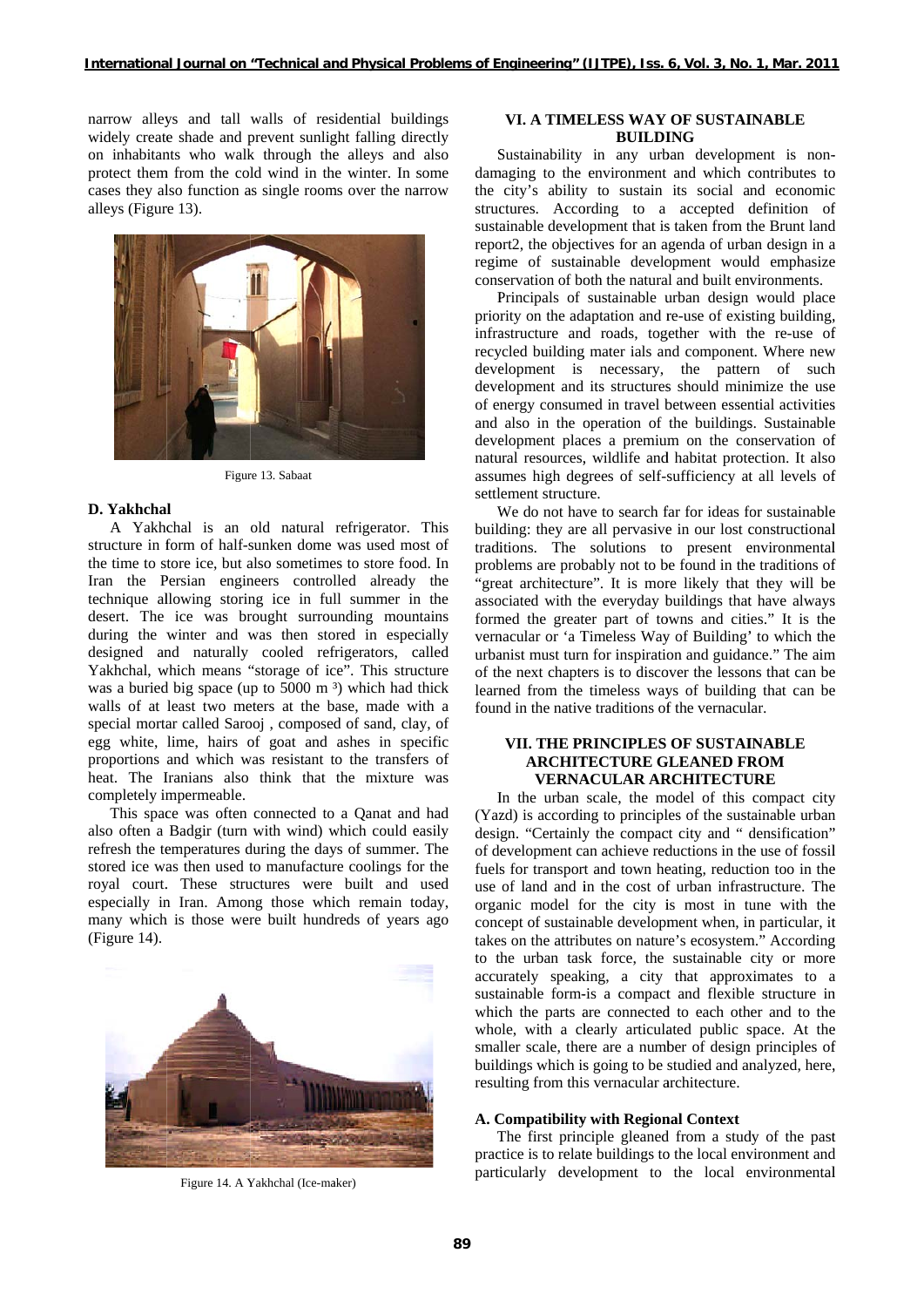context. In this case study, buildings formed with local climate and the environment, the southern par t contains the living rooms and bedrooms with the main windows maximising the benefit of any sun for the cold winter. In the northern face of the building usually, the summer spaces and wind catcher has been located. It is important to insulate buildings to the highest standards; to reduce the amount of external wall surface; to orientate the building towards the sun; to organize the interior of the buildings compatible to the sun movement and wind direction. Further energy savings can be made by designing the building to work well within the conditions set by the local climate.

The vernacular tradition has much to teach in the art of relating the building to its site. This common-sense approach to the location of a building on its site and the organisation of the building elements to mitigate the adverse effects of a hot summer has valuable lessons for the greening of building design.

### **B. Using the Local Materials**

The second principle is to using of local regional building materials for construction work where possible; it is preferable to use materials requiring low inputs of non-renewable energy in fabrication, transportation to the site and in the construction process itself. Those materials which are labor intensive rather than energy intensive in their extraction, dressing and erection being more environmentally friendly and equitable in terms of the distribution of resources, are more acceptable for purposes of sustainability. The used materials such as clay and mud in this region require only man's efforts to make a structure from them. Most people on this planet live in building made from earth. Building from earth does least damage to the environment: It is close to the building site and so does not involve transport energy costs. Until the later stages of the industrial revolution in the nineteen-century, settlements were constructed largely from building materials obtained close to the site. Moreover, when no longer required, the building decomposes naturally and without pollution, return to the earth from where it comes before. Nevertheless, it can stimulate the imagination as an analogy for sustainable development. The sod or earth roof has a long history reflecting the value of soil and turf as shelter from heat, cold and rain. The earth roof still has great potential in future urban centres of developed world where it forms valuable open space in dense developments; it can improve air quality, modify microclimate, retain rainwater and provide the base for urban agriculture.

### **C. Reduction the Environmental Damage**

The third principle is to mitigate the effects of any environmental damage and to avoid those materials that cause environmental damage. Today, all new buildings cause environmental damage, no matter how carefully they are designed. Much of the atmospheric pollution is caused by the burning of fossil fuels in the creation of energy to support city life. This energy is used in the building of city structures (energy capital); during the

lifetime of the structure; and in the transportation of people and goods between and within cities (energy revenue) I t is considered that two types of energy used in the building: energy used to construct the building and energy used to service, operate and maintain the building.

The pollution causing environmental damage can be attributed directly to the building process. "For example, 50 per cent of the world's fossil fuel is directly related to the serving and use of building materials, to transport them to the site, and in their erection as par t of the building."

The building design that is compatible with climate in relation to the sun for absorbing the maximum of heating in winter as well as shadow in the summers and providing coolness and natural ventilation by the wind catchers and making the spaces in the fond of earth, has made the conditions to using the clean energies and to reduce the fossil energy consummation and consequently the environmental damage.

Moreover, using the local materials and no wasting materials by reusing them are reducing the transport between the site and the resource, making the restoration possibility of building help to reduce the environmental pollutions.

### **D. Reusing and Recycling**

The forth principle is to the priority given to the conservation and reuse of buildings, infrastructure and materials and also design buildings for flexibility so that a mix of uses can be accommodated under the same roof and so that floor plans are "robust", in the sense that they can be adapted for different uses during the lifetime of the building. A building, which can be used for many different purposes and is easily adapted to serve many different activities during its lifetime, has a flexibility that reduces the need for demolition and rebuilding to serve changing needs reuse and recycling of building materials and components in the construction of new building and infrastructure was the main tradition of this regional building. Nowadays, the flexibility of ancient buildings has allowed them to be re-used with the different functions such as school, office, restaurant, and hotel in the traditional tissues.

#### **E. The Life Styles**

The last subject, which also needs more consideration, is the different ways and styles of living for using the maximum of environment potentially. It seems that the culture particularities according to people's view to the world and their environment characteristics, which help to adapt and respect the nature laws. The most important requirement for life in desert is to have personal particularities in compatibility with natural environment as much as which of social. We can find them clearly in the people everyday life in this region. The first is having the working mentality for to defeat the hard conditions and transforming the environmental limits into possibility. The second is to be sufficient to what the nature gives him though little. The third is forethought, a characteristic imposed by limits of hard